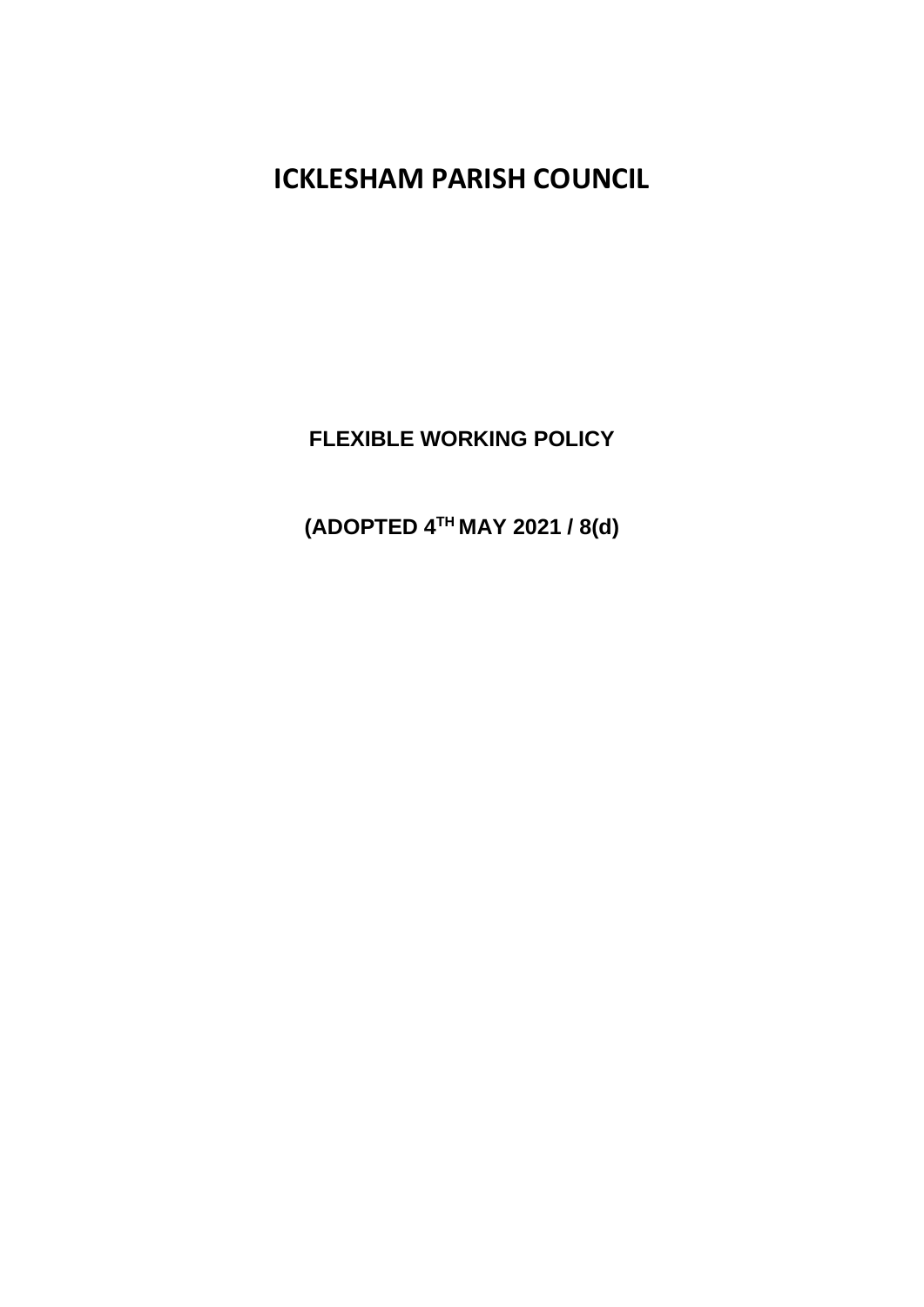# **CONTENTS**

| What is flexible working?                 | 3 |
|-------------------------------------------|---|
| Scope                                     | 3 |
| Policy                                    | 3 |
| Making a request                          | 3 |
| Responding to your request                | 4 |
| Timeframe for dealing with requests       | 5 |
| Handling requests in a fair way           | 5 |
| Appealing the decision                    | 5 |
| The effect on your contract of employment | 5 |
| Data protection                           | 5 |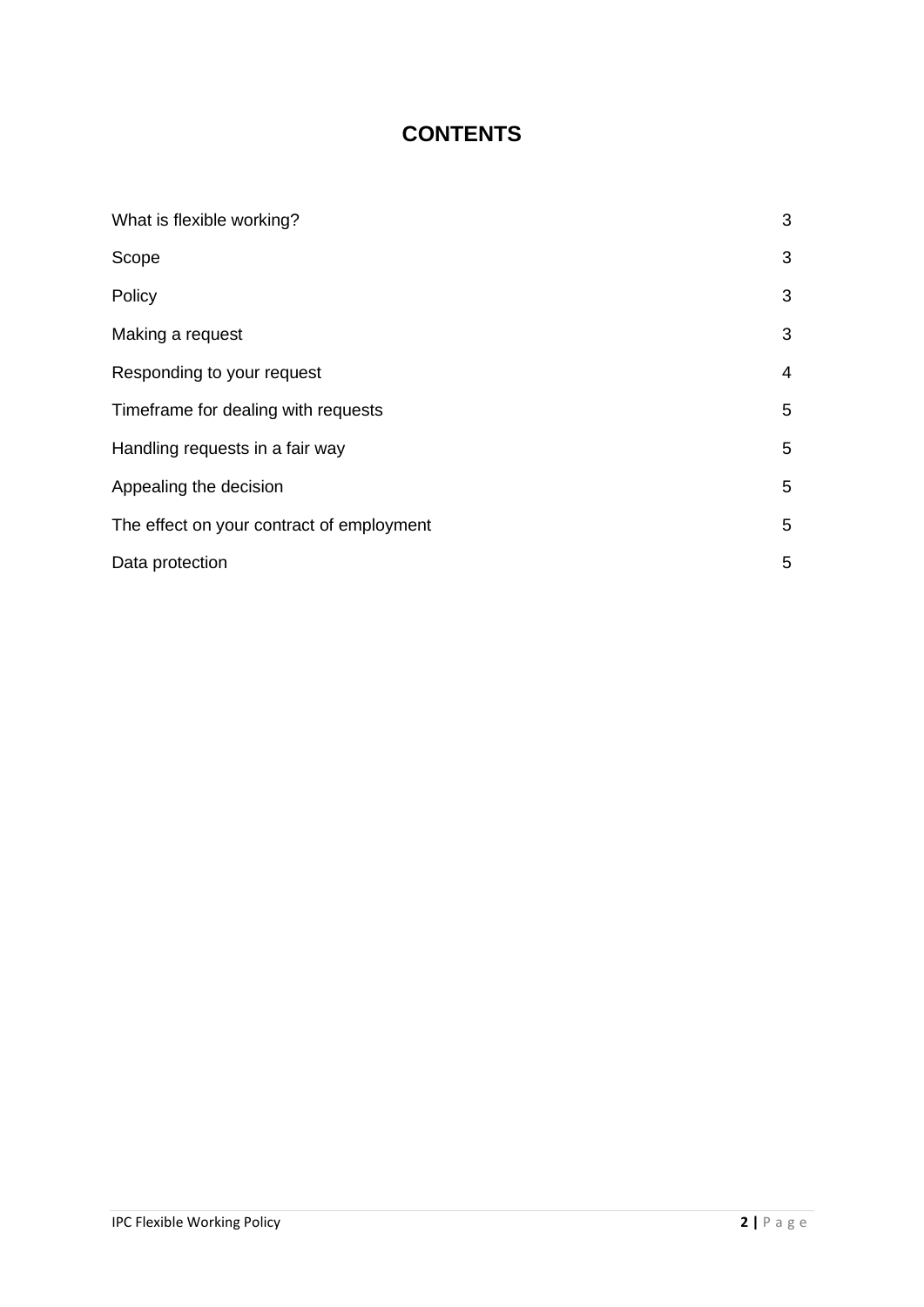## **What is flexible working?**

Every staff member has a contract of employment that sets out the working hours. A request to work flexibly is a request from the employee to change either the number of working hours, when or where they are worked. Flexible working does not mean a member of staff can work the hours they wish from day-to-day, week-to-week.

Flexible working arrangements take account of employees' preferences, interests and nonwork responsibilities whilst also meeting the needs of the council. Common examples of flexible working include part-time working; zero-hours / casual working; variable hours; flexitime; job-sharing; term-time working; compressed hours; career breaks; and sabbaticals.

Flexible working can result in benefits to councils, in that such arrangements can help make the most of today's diverse workforce and improve the council's ability to recruit and retain staff. It is good practice to make flexible working open to all staff.

This policy has been written to explain the process which we will use to respond to requests by staff to vary hours, pattern or place of work.

## **Scope**

You have a statutory right to request a change to your contractual terms and conditions of employment to work flexibly provided you have been continuously employed with us for at least 26 weeks at the date the application is made, regardless of whether you work full or parttime or have a temporary contract of employment. It does not apply to agency staff.

#### **Policy**

Our policy is to comply with both the spirit and the letter of the law on the right to request flexible working. To this end its aim is to inform all staff of their right to request flexible working and to ensure those rights are understood and that staff feel confident any decisions regarding their requests will be handled objectively, fairly, free from discrimination, and that staff will not be treated detrimentally because they have asked for flexible working arrangements.

#### **Making the request**

To apply for flexible working, please provide the following information in writing, and submit this to the Clerk. In the case of the Clerk, the request should be submitted to the Chair of the Council:

- The date of the application,
- A statement that this is a statutory request,
- Details of how you would like to work flexibly and when you want to start,
- An explanation of how you think flexible working might affect the council and how this could be dealt with, e.g. if you're not at work on certain days, and,
- A statement saying if and when you've made a previous application.

You can only make one statutory request in any 12-month period. You are asked to let us know if you are making the request because you consider the change could be a reasonable adjustment to support a disability. In such a case some of the requirements of this policy would not apply (i.e. the minimum period of service; one request per annum).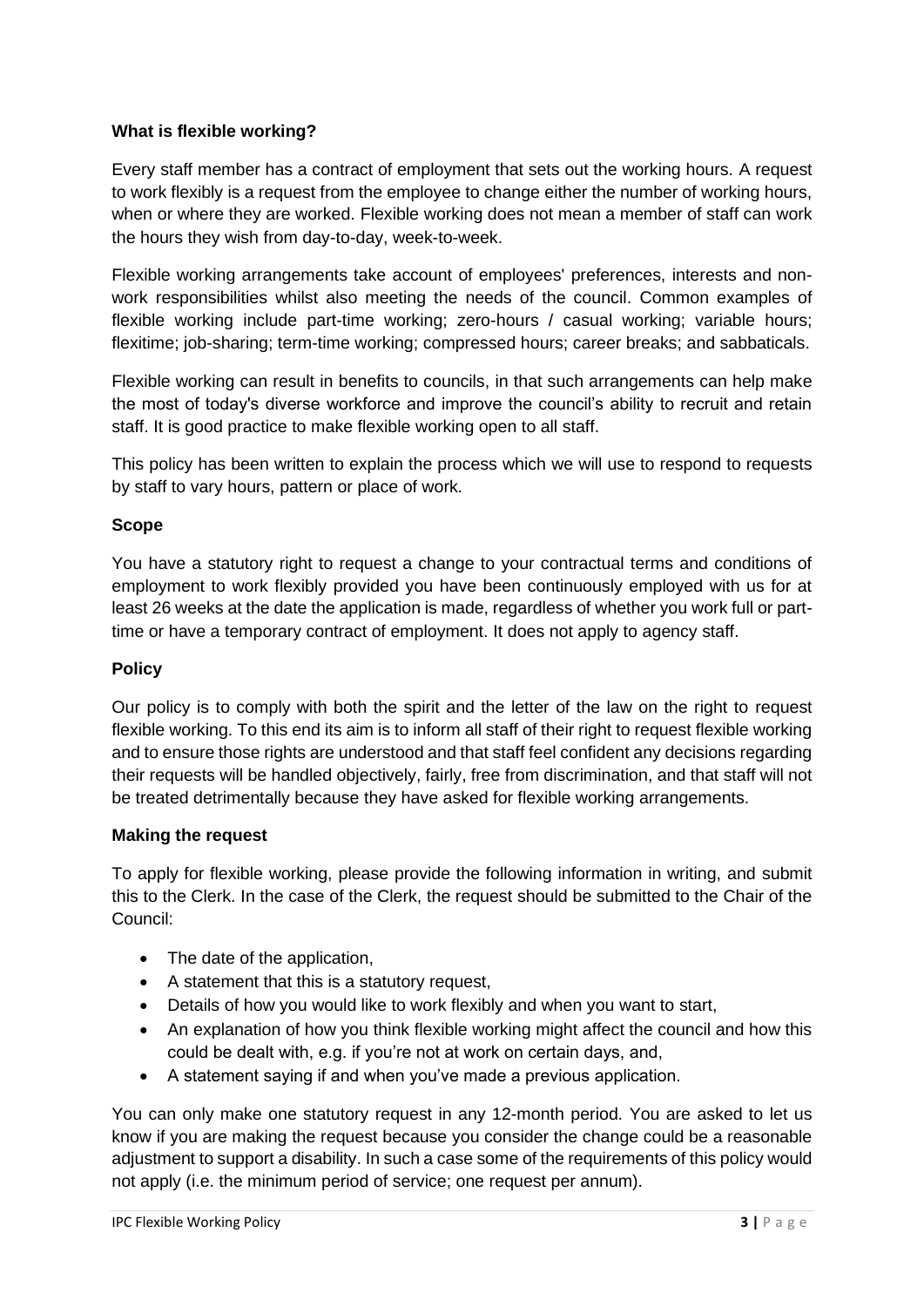## **Responding to your request**

Once we receive your written request, we will arrange a discussion with you as soon as possible, unless we agree immediately to your request. It may be that we need to ask you to supply further details before the meeting. If there is likely to be a delay in discussing your request, we will inform you. You may be accompanied at the meeting by a work colleague.

Having the right to request a change to your working arrangements does not necessarily mean that your request will be accepted. Your request will be fully discussed at the meeting. We will carefully consider your request looking at the benefits of the requested changes on working conditions for you as an employee and the council and weighing these against any adverse impact of implementing the changes.

Having considered the changes, you are requesting and weighing up the advantages, possible costs and potential logistical implications of granting the request, we will write to you with the decision. The decision will be either:

- To accept the request and establish a start date, with or without a trial period and review date. Where the request is granted, we will set out what changes will be made to your terms and conditions of employment, or,
- To propose an alternative, which may require further discussion, or,
- To confirm a compromise agreed at the discussion, or,
- To reject the request, setting out the reasons, how these apply to the application and the appeal process.

Requests to work flexibly will be considered objectively, however we may not always be able to grant a request to work flexibly if it cannot be accommodated. If we turn down your request, it will be because of one, or a combination of the following reasons, and we will explain why.

- The burden of additional costs is unacceptable to the council
- Detrimental effect on the council's ability to deliver for the community
- Inability to re-organise work among existing staff
- Inability to recruit additional staff
- Detrimental impact on quality
- Detrimental impact on performance
- Insufficiency of work during the periods the employee proposes to work
- Planned structural changes to the council

If you are only looking for an informal change for a short period to your working hours or conditions, for instance to pursue a short course of study, we may consider allowing you to revert back to your previous conditions after a specified period, e.g. three months, or after the occurrence of a specific event, such as the end of a course of study.

You must be aware that if your request is approved you do not have a statutory right to make a further request for a period of 12 months, although you may still ask without the statutory right.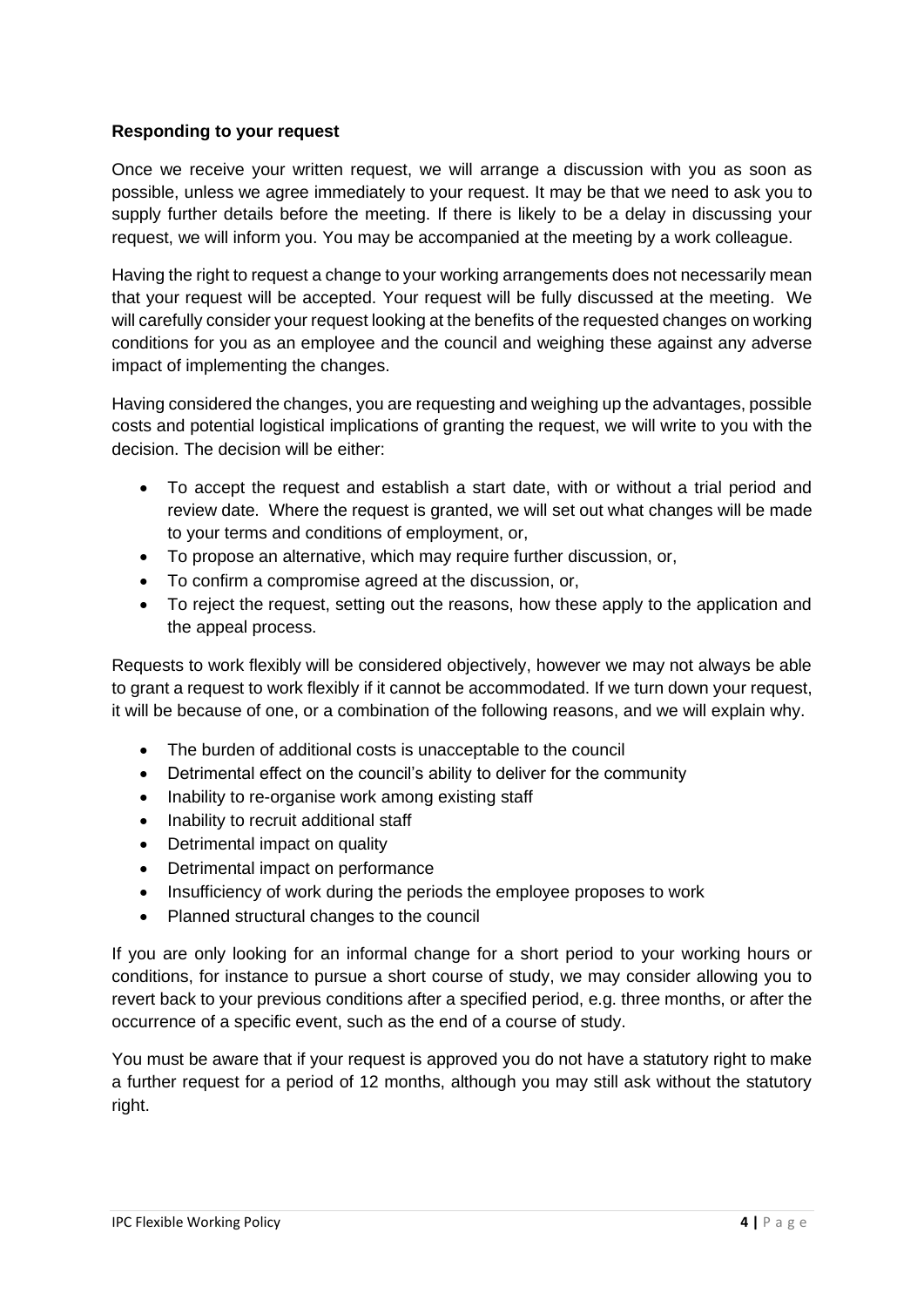## **Timeframe for dealing with requests**

We will do what we can to respond to your request as soon as possible although the law requires the consideration process to be complete within three months of first receiving a request, including any appeal. If the request cannot be dealt with within three months, we may ask to extend the consideration process, provided you agree to the extension.

## **Handling requests in a fair way**

We may receive more than one request to work flexibly closely together from different employees and it may or may not be possible to accept all requests. If we agree to a request for flexible working arrangements this does not meant that we can also agree to a similar change for another employee. Each case will be considered on its merits looking at the business case in the order they have been received. We may need to take others' contractual terms into account and we may ask you if there is any room for adjustment or compromise before coming to a decision.

## **Appealing the decision**

If we decline your request and you wish to appeal, you must do so, in writing, within 5 days of receiving the letter informing you of the outcome. We will then write to you to arrange a meeting to discuss your appeal. This meeting will be held as soon as reasonably possible and will normally be with a sub-committee of councillors. You may wish to be accompanied at that meeting by a work colleague.

There may be circumstances when the council is unable to meet within the required timeframes, in which case a meeting will be held as soon as is practically possible.

## **The effect on your contract of employment**

Any change in your hours or pattern of work will normally be a permanent change to your contractual terms and conditions. This means that you will not automatically be able to revert back to the previous working pattern (unless otherwise agreed). So, for example, if your new flexible working pattern involves working reduced hours, you will not automatically be able to revert to working full time hours.

Changes to your working pattern may affect other terms and conditions of employment. For example, reducing your hours of work will mean that your pay and leave will be pro-rated accordingly. Your pension may also be affected.

Any changes to your terms and conditions as a result of a change to your working pattern will be confirmed in your decision letter, however if you have further queries about how a proposed change to your pattern of work might affect your terms and conditions please speak to the Clerk or Chair of the Council in the first instance.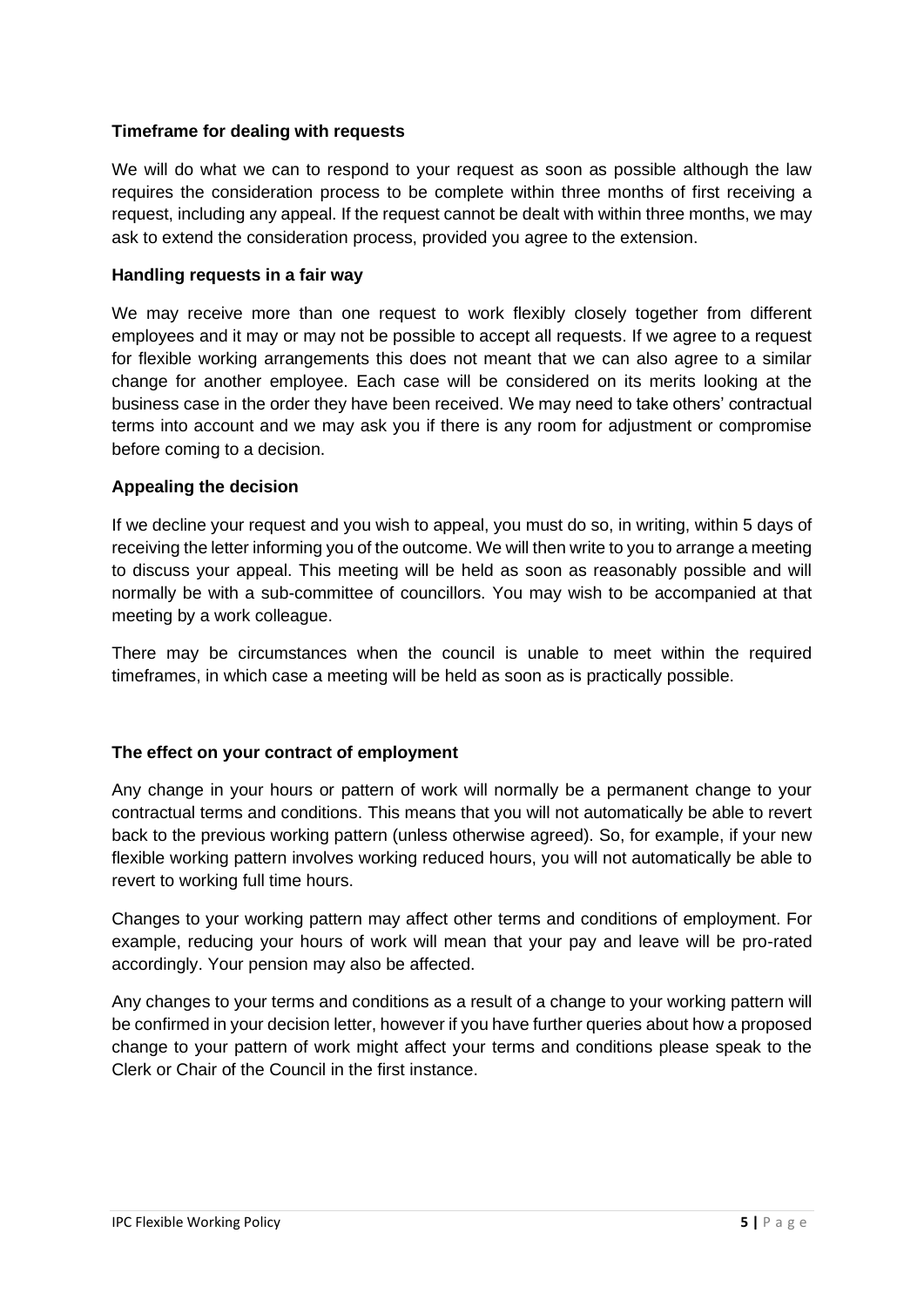#### **Data protection**

When managing a flexible working request, we will process personal data collected in accordance with the data protection policy. Data collected from the point at which we receive a flexible working request is held securely and accessed by, and disclosed to, individuals only for the purposes of managing their request for flexible working. Inappropriate access or disclosure of employee data constitutes a data breach and should be reported in accordance with the data protection policy immediately. It may also constitute a disciplinary offence, which will be dealt with under the disciplinary procedure.

**ADOPTED 4TH MAY 2021/8(d)**

**SIGNED: Cllr P Turner Dated: 4th May 2021**

**Chairman of Meeting**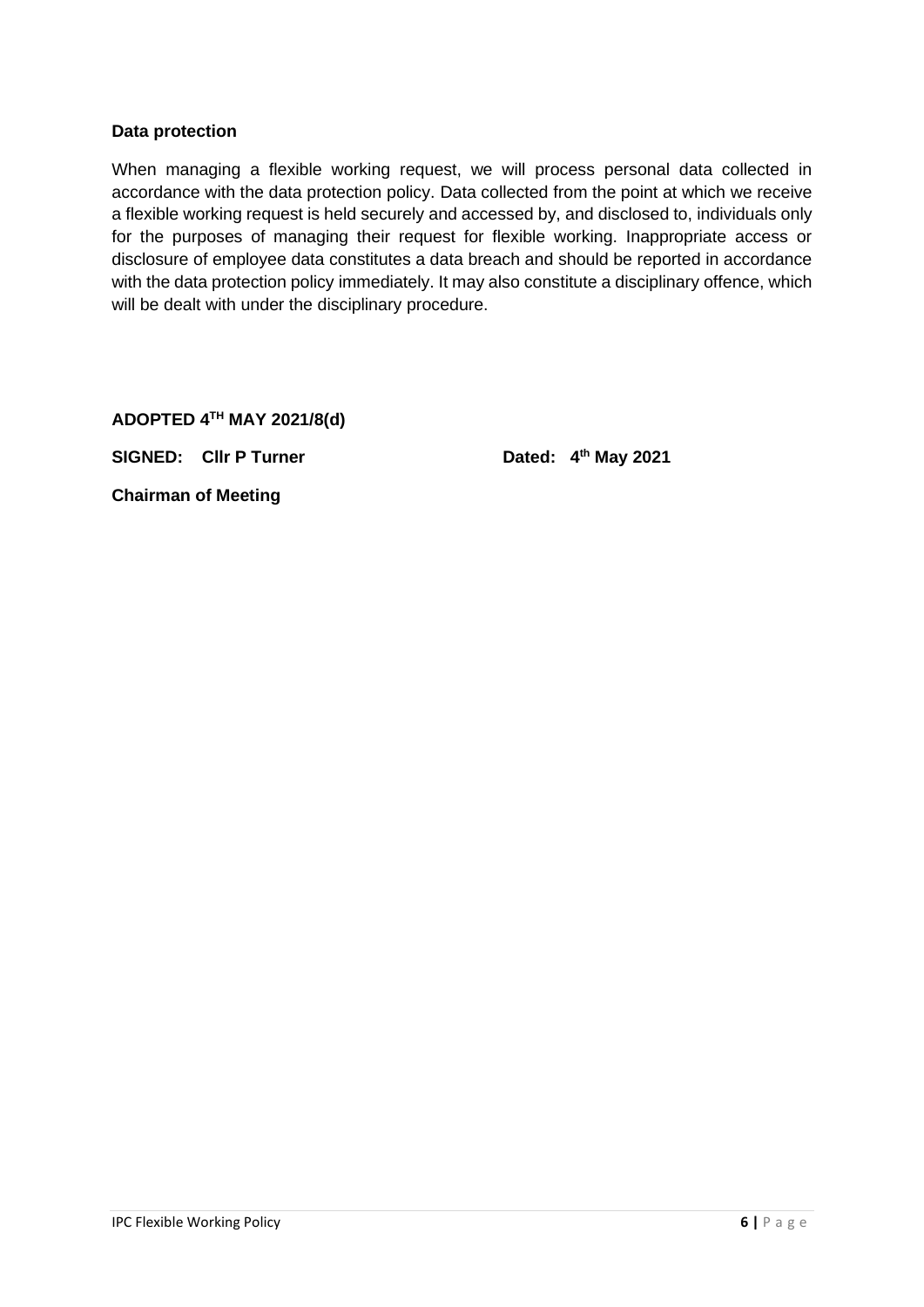## **Notes**

The wording of this policy is based on an employee's statutory right to make a request to change their working arrangements. Adopting and applying this policy as it stands will support the council to comply with this right.

1. Scope

The statutory right is limited to employees with 26 weeks' service. Councils can, if they wish, extend the right to all staff.

The statutory right is limited to one request per annum. Councils can, if they wish, consider requests made more frequently.

2. Considering requests

Employers are not compelled to agree to flexible working requests. The policy sets out some reasons that may mean the request cannot be accepted. This list is based on the legislation. Employers must carefully consider the request, but if the proposal is likely to lead to difficulties with the operation of the council, you should discuss the problems, see if they can be reasonably mitigated, but if not, you can decline the request.

With the exception of a request to support an employee with a disability (see below), the reason for the request should not affect whether the council accepts or declines a request.

Important note: If a request has been made to support the health and wellbeing of a staff member, then this may be considered to be a 'reasonable adjustment'. Employers have a legal duty to consider making changes to work arrangements to prevent disadvantage to a disabled worker. If an employer does not consider making such 'reasonable adjustments', or doesn't implement such adjustments, this may lead to unlawful discrimination.

A disability is a physical or mental impairment which has a substantially adverse and longterm effect on their ability to carry out normal day-to-day activities. A 'reasonable adjustment' may be to allow an employee with long-term anxiety to arrive at work 30 minutes late to avoid rush hour.

Please refer to ACAS (www.acas.org.uk/disability) for further information.

3. Fairness

You may receive a flexible working request from one team member, agree to the request and confirm the changes to their contract. You may then receive a similar request from another team member doing the same job. Your agreement to the first request does not mean that you have to agree to the second request. Each request will need to be considered against the contractual arrangements in place.

4. Trial period

If you are not sure whether a proposed working pattern will work, you can agree to a trial period to test it out. If you do so, it will be important to put this in writing and be clear about